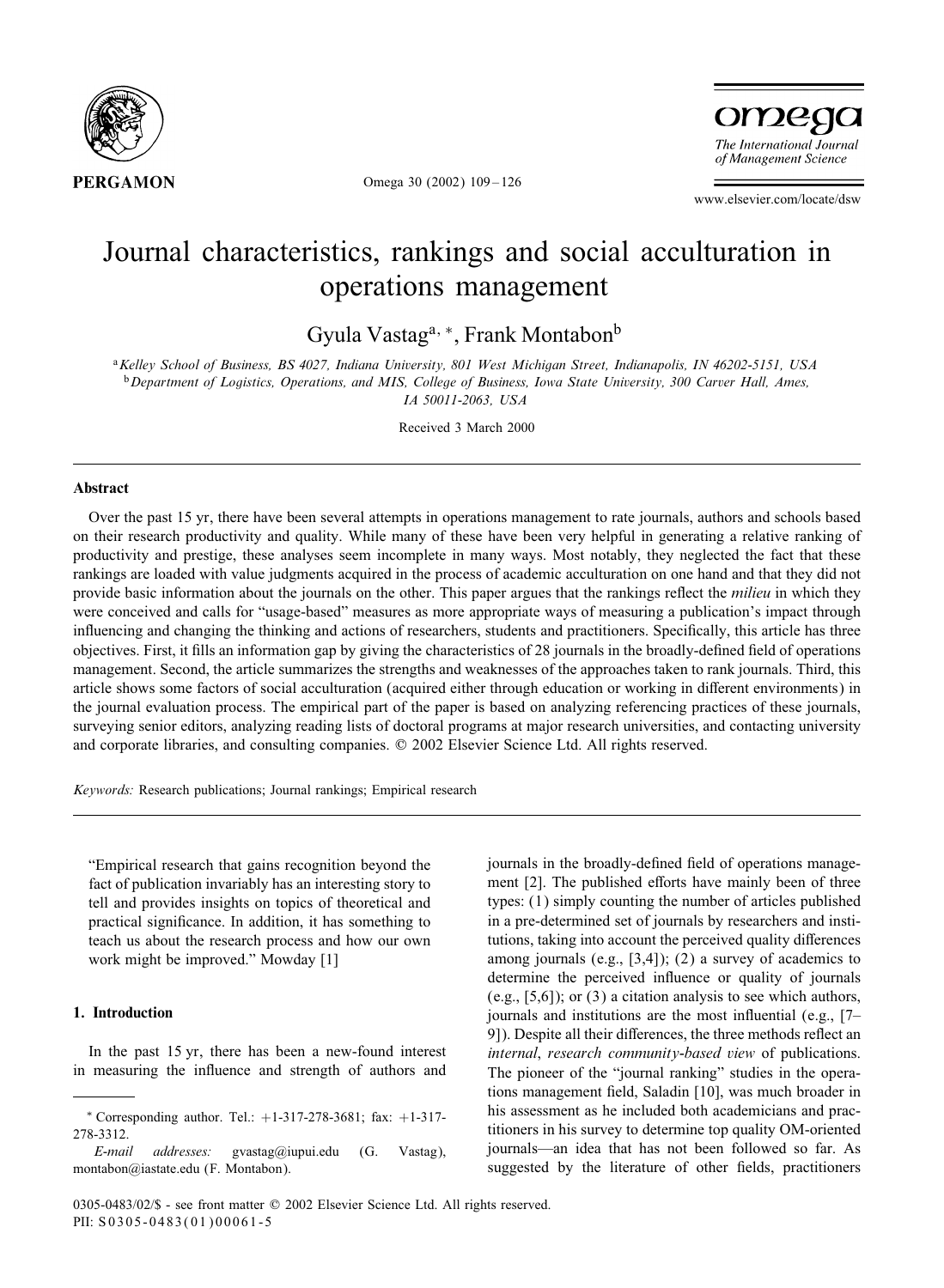should also be used to as a reference when the practical significance or usefulness of research is evaluated  $[11–13]$ . The "real" life of a publication starts after it is published, because then it becomes available for the broader public and its impact can be felt. In this paper, we argue for a usage-based notion of impact and define it as the extent to which a journal is actually used or has the potential to be used. The impact of a journal can be the inclusion of its articles in educational or executive programs (as a "must read" for doctoral students, for example), or getting labeled as a "must have" in academic, corporate and consulting libraries.

Different inquiry paradigms can be used to rank journals. The common assumption of all these paradigms is that of the value-determined nature of inquiry [14]. The scale ranges from the objectivist approaches to the relativist ones. Objectivists are rationalists and in their world "the relationships and observations are considered to be independent of the theories used to explain them" [15]. Most approaches used for journal rankings were based on a dominantly objectivist model—implicitly or explicitly stating that the ranking is independent from the values of the author, from time, space and environment. We are more on the relativist side on this issue and believe that there may be several conflicting rankings, reflecting the views of different communities, and these rankings to a great extent are the products of social acculturation and editorial actions.

This article has three objectives: First, Section 2 gives an overview of potential publication outlets in the broadly-defined field of production and operations management (POM). We have found that despite all the rankings and perceptions about the journals, the objective characteristics of the journals were not presented. Second, Section 3 summarizes the approaches taken to rank journals, shows the strengths and weaknesses of these approaches and builds on research in other fields. Third, the article shows how factors of social acculturation (acquired either through education or working in different environments) affects the evaluation of a journal's influence. The empirical part of the paper is based on analyzing referencing practices of journals, surveying senior editors, contacting corporate and university libraries, consulting companies, and analyzing reading lists of major research universities. Section 4 discusses the research samples and methodologies, while Section 5 presents the results. The paper ends with a discussion of the findings and conclusions.

### **2. Journals and their characteristics**

As noted by Beyer et al. [16], despite all the developments in information technology, journals are still the primary means of scientific communication. In determining our journal list, we had to answer two questions: (1) What journals should we include in our analysis, and (2) What are the important characteristics of a journal?

The selection of journals primarily was based on previous papers [5,17,18,9,4] and were perceived to be relevant to operations management (OM). These journals fairly easily can be divided into three broad groups. The group of production and operations management journals had eight members: *International Journal of Operations and Production Management* (*IJOPM*), *International Journal of Production Economics* (*IJPE*), *International Journal of Purchasing and Materials Management* (*IJPMM*), *International Journal of Production Research* (*IJPR*), *Journal of Business Logistics* (*JBL*), *Journal of Operations Management* (*JOM*), *Production and Operations Management* (*POMS*), and *Production and Inventory Management Journal* (*PIMJ*). The group of methodology-oriented journals (they were primarily operations research based) included eight journals: *Decision Sciences* (*DS*), *European Journal of Operational Research* (*EJOR*), *Interfaces* (*IF*), *Management Science* (*MS*), *Naval Research Logistics* (*NRL*), *Omega—International Journal of Management Science* (*OME*), *Journal of the Operational Research Society* (*JORS*), and *Operations Research* (*OR*). There were eight journals in the management group: *Academy of Management Journal* (*AMJ*), *Academy of Management Review* (*AMR*), *Business Horizons* (*BH*), *California Management Review* (*CMR*), *European Management Journal* (*EMJ*), *Harvard Business Review* (*HBR*), *Sloan Management Review* (*SMR*), and *Strategic Management Journal* (*SMJ*). We have also added four "outliers", top journals from other 5elds (economics and public policy—*Economic Development Quarterly* (*EDQ*), engineering—*IIE Transactions* (*IIET*), *IEEE Transactions* (*IEEE*) and international business—*Journal of International Business Studies* (*JIBS*)). Although arguments can be made for the inclusion of some other journals or against some of the journals on this list, historically these 28 journals published most breakthrough articles in the broadly-defined field of Operations Management. Moreover, these journals represent the population and *lebensraum* for almost all of us in this field; it is possible but highly unlikely to have international academic success or reputation in operations management without publishing papers in a subset of these 28 journals.

Information on the journals was compiled through a survey of editors-in-chief and administered by electronic mail in late 1997 and early 1998. The survey consisted of three sections. The first section requested data on the journal's general characteristics (paid circulation and distribution of the circulation by region and by groups) and on the journal's review process (number of revisions and reviewers of a manuscript, average acceptance rate, lead time from submitting a manuscript to publication). The second and the third sections of the questionnaire asked questions about the perceived ranking of journals and criteria associated with these rankings. These sections will be discussed in detail later